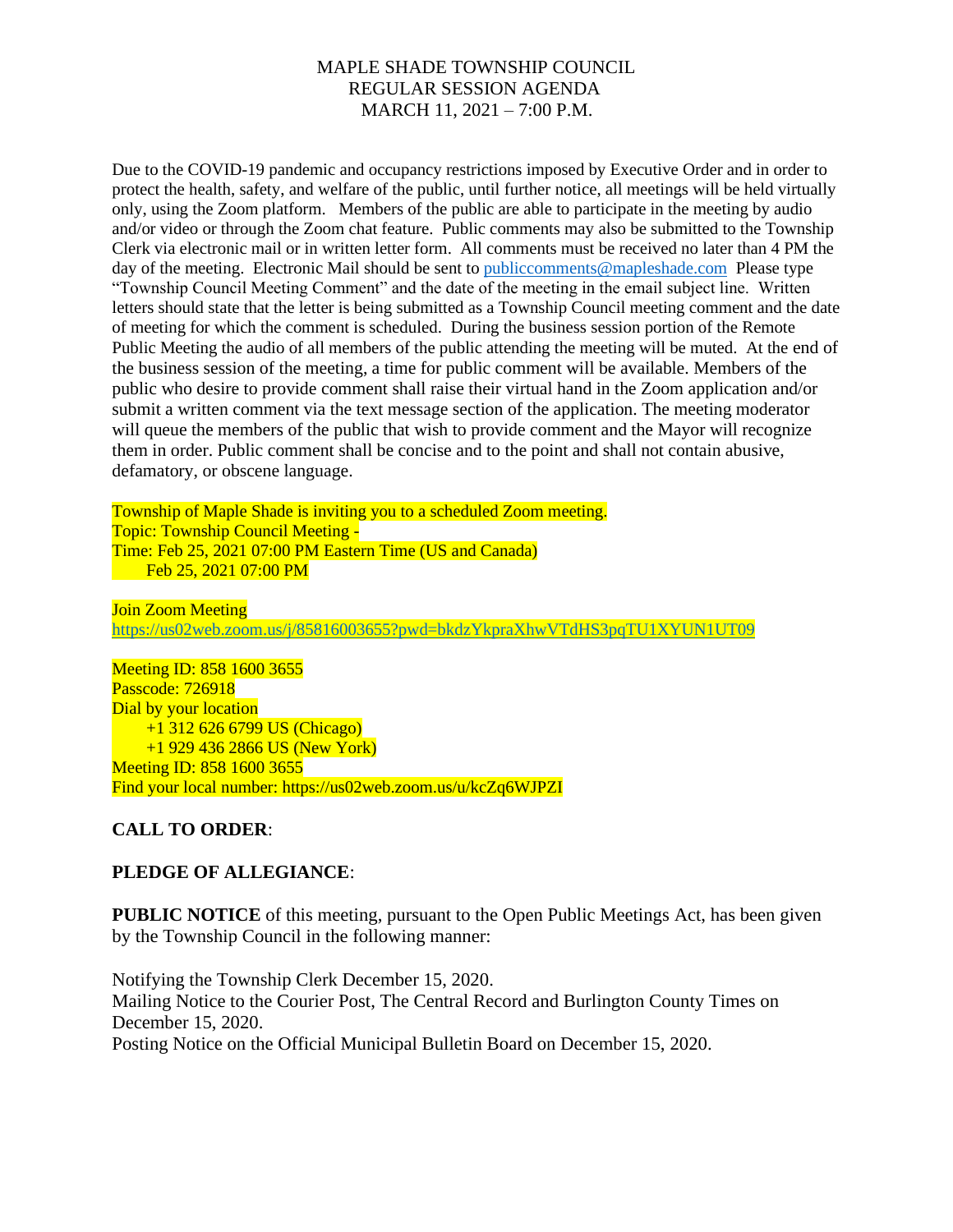# MAPLE SHADE TOWNSHIP COUNCIL REGULAR SESSION AGENDA MARCH 11, 2021 – 7:00 P.M.

### **ROLL CALL**

# **PROCLAMATION – CELEBRATE ARBOR DAY**

#### **OPEN BOARD OF HEALTH MEETING**  $D$ anouts

| <b>REPOLIS</b>              |         |               |
|-----------------------------|---------|---------------|
| <b>Public Participation</b> |         |               |
| Motion to Close:            | Second: | All in Favor: |
| Motion to Adjourn:          | Second: | All in Favor: |

### **ORDINANCES – SECOND READING AND PUBLIC HEARING**

**Ordinance No. 2021-02** An Ordinance of the Township of Maple Shade, County of Burlington and State of New Jersey Amending the Municipal Code to Revise Chapter 174, Governing "Stormwater Control"

| Open to Public                     |         |
|------------------------------------|---------|
| <b>Motion to Close:</b>            | Second: |
| Motion to Table to March 25, 2021: |         |
| Roll Call:                         |         |

Comments: All in Favor: Second: Comments:

**Ordinance No. 2021-03** An Ordinance of the Township of Maple Shade, County of Burlington, State of New Jersey Amending Chapter 4-36(B) of the Township Code Regarding the Zoning Board of Adjustment to Increase the Number of Alternate Board Members to Four Alternate **Members** 

| Open to Public   |  |
|------------------|--|
| Motion to Close: |  |
| Motion to Adopt: |  |

Second: Comments: Roll Call:

Second: Comments: All in Favor:

### **PUBLIC PORTION (for Consent Agenda Items)** Motion to Close: Second: All in Favor:

### **CONSENT AGENDA**

**Resolution No. 2021-R-49** Approval of Person-To-Person Liquor License Transfer for (License Number 0319-33-015-010) from Blitz of Maple Shade, LLC to Lin & Ong Plaza, LLC

**Resolution No. 2021-R-50** Authorize Firework Display for July 3, 2021 Event

**Resolution No. 2021-R-51** Authorize Road Closings for Municipal Events

**Resolution No. 2021-R-52** Amend Contract for Pedestrian Safety Improvements-2018 Maple Shade Safe Routes to School